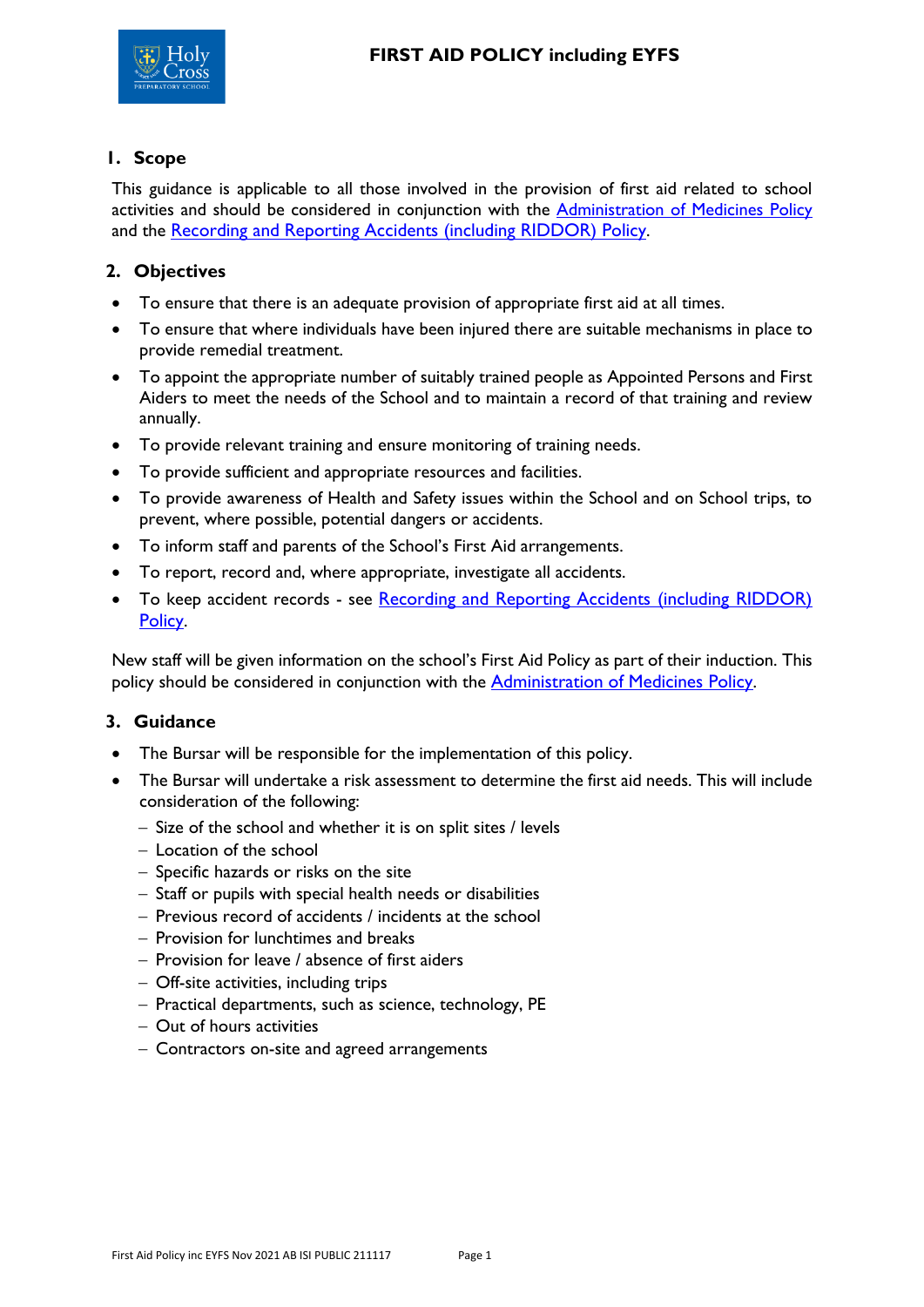

## **4. Roles and Responsibilities**

## **All staff**

ensure they have read and understood the School's First Aid Policy.

## **Appointed Person (School Office)**

- complete all necessary training and attend refresher courses as and when required;
- take charge when someone is injured or becomes ill;
- look after the first-aid equipment eg restocking the first-aid containers;
- ensure that an ambulance or other professional medical help is called when appropriate.

### **First Aiders**

- complete all necessary training and attend refresher courses as and when required;
- give immediate help to casualties with common injuries or illness and those arising from specific hazards at school;
- when necessary, ensure that an ambulance or other professional medical help is called.

## **Advisory Body and SLT or Headteacher (as delegated function)**

- ensure the school has a first aid policy and it is enforced;
- ensure that the policy is based on risk assessments of the school;
- regularly review the policy, at least annually and particularly after any operational changes, to ensure the provision is adequate.

### **5. Specific First Aid Provision**

#### **First Aiders**

Sufficient trained first aiders to cover day to day and other school activities will be provided.

- At least one paediatric first aider on site at all times and on educational visits if EYFS children are present.
- At least one member of staff per year group is First Aid trained.
- At least one member of the school office is First Aid trained.
- At least one member of the facilities team is First Aid trained.
- At least one member of our kitchen and PE staff are First Aid trained.
- A trained First Aider attends every school trip.

## **6. First Aid Training**

The Premises Manager has responsibility for day to day Health and Safety implementation on site. The Deputy Bursar is responsible for ensuring that there is an adequate number of qualified First Aiders/Appointed Persons (using recognised and competent training providers).

Designated staff undertake first aid training every three years.

All first aiders are trained in the use and administration of Epipens – refer to Administration of [Medicines Policy.](file://///HCNET.AD/HCP/Share_Policies/Administration%20of%20Medicines%20Policy%20inc%20EYFS.pdf)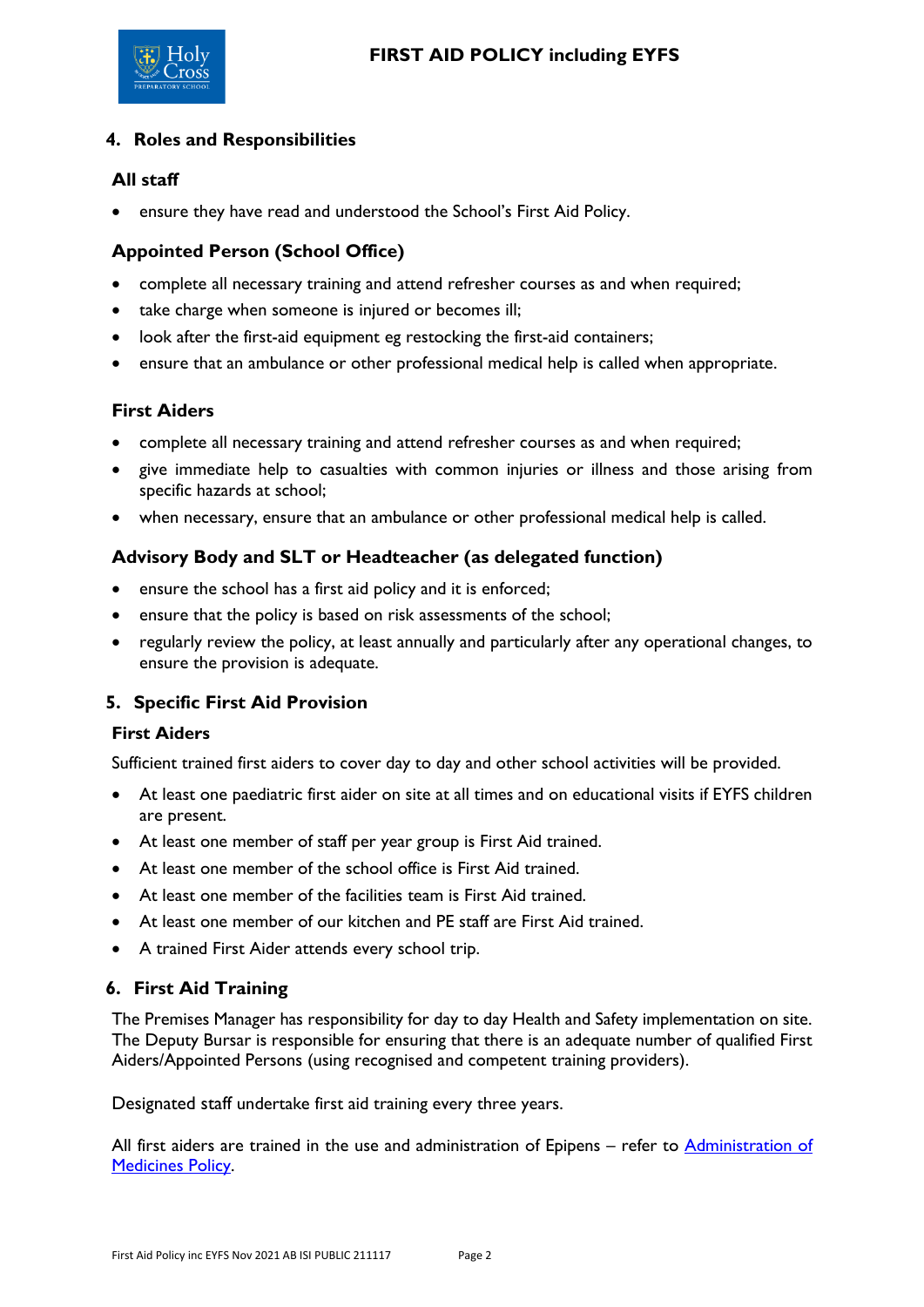



Notices giving clear information about the location of first aid facilities, equipment and personnel are displayed in prominent places throughout the school, including the staff room, medical room and school office.

Paediatric First Aid (PFA) training is renewed every three years and relevant for workers caring for young children.

A list of staff who have a current Paediatric First Aid (PFA) certificate is available to parents from the school office.

### **7.First Aid Boxes**

- First aid boxes will be provided in areas of the school where accidents are considered most likely and staff should make themselves aware of these locations.
- A first aid box will also be taken when pupils leave the school on organised trips or participate in sports events.
- First aid boxes will be replenished as necessary.
- The contents of a first aid box will be in accordance with the guidance given in HSE document "[Basic advice on first aid at work](http://www.hse.gov.uk/pubns/indg347.pdf)".

The School Office has a designated, adjoining Medical Room for treatment, sickness and the administration of First Aid.

#### **8. Medical care**

All parents are asked to complete a medical information form, providing their child's medical history, when they start at Holy Cross Prep School. Details of any such information held is available to all First Aiders. In addition, the school has arrangements in place for:

- dealing with pupils who have special educational needs or specialist medical needs;
- provision of medical examinations and immunisations;
- holding medical records;
- dealing with medicines and treatments brought to school for pupils.

#### *Allergies*

Any allergies will be verified by the primary first aider who will meet with the parents to discuss any concerns regarding food in cooperation with the Chef. Any meal plans will be agreed at this time. Also refer to the **[Administration of Medicines Policy](file://///HCNET.AD/HCP/Share_Policies/Administration%20of%20Medicines%20Policy%20inc%20EYFS.pdf)** and [Catering and Food Hygiene Policy](file://///HCNET.AD/HCP/Share_Policies/Catering%20&%20Food%20Hygiene%20Policy.pdf)

#### **9. Emergency Medical Treatment**

- In accepting a place at the school, parents are required to give their consent for the Headteacher or other nominated representative to provide, on the advice of qualified medical opinion, emergency medical treatment, including general anaesthetic and surgical procedure under the NHS if the school is unable to contact a parent.
- The school has an automated external defibrillator which is located in the school hall entrance hall.
- Please refer to the [Administration of Medicines Policy](file://///HCNET.AD/HCP/Share_Policies/Administration%20of%20Medicines%20Policy%20inc%20EYFS.pdf) for the protocol for the emergency use of Adrenaline Auto-Injectors (AAIs) and Inhalers.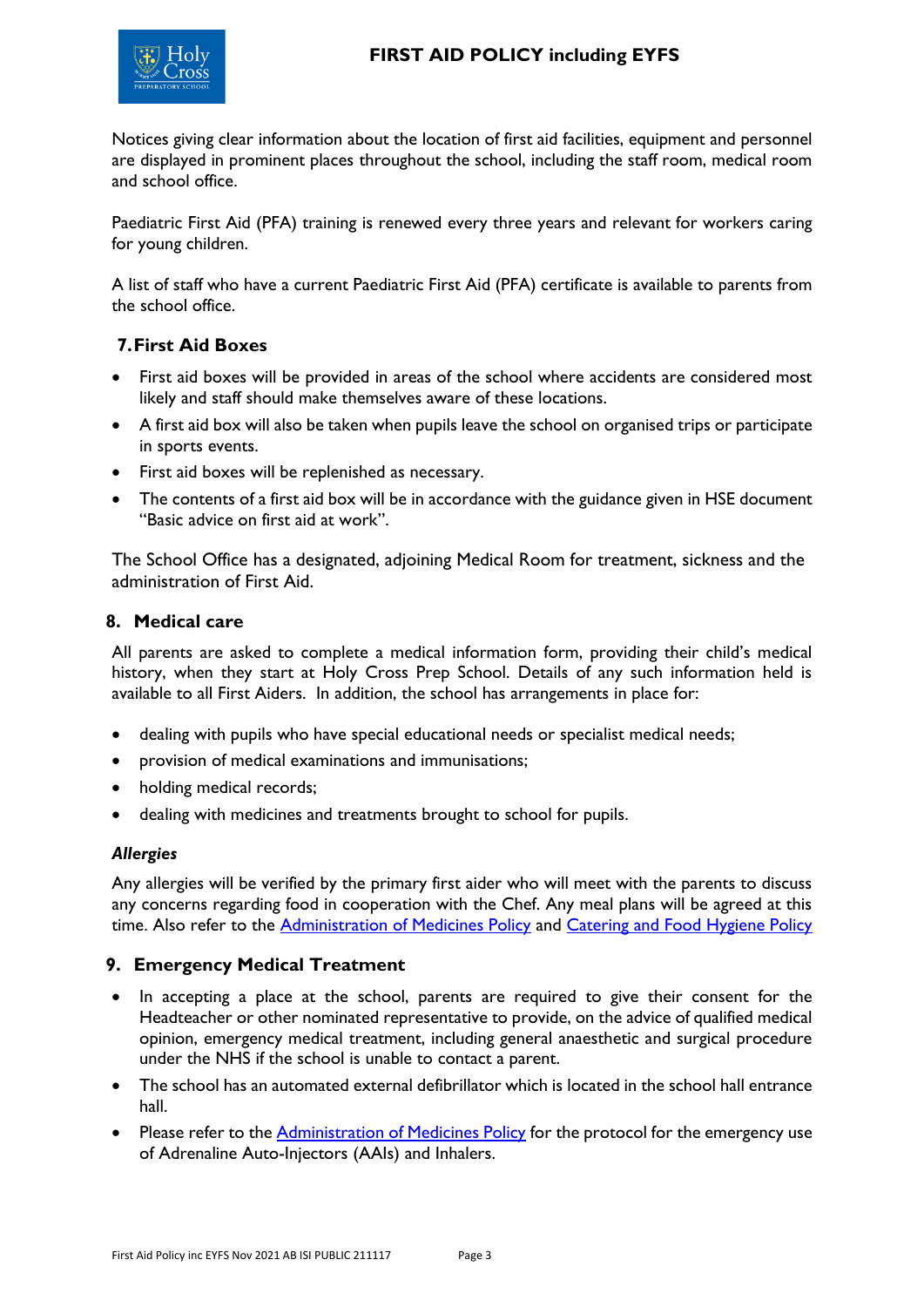

### *Emergency procedure*

In the event of a medical emergency, contact the appointed First Aiders by the use of walkietalkies and Code 100 or telephone the School Office.

Please refer to Appendix B for the procedure to follow when an ambulance is required.

Where it is appropriate to transport a pupil to hospital without using an ambulance, the school carries insurance for staff transporting pupils on school business. However, you should **NEVER** go to the hospital alone with a pupil in a car.

An Appointed Person should always call an ambulance on the following occasions:

- in the event of a serious injury;
- in the event of any significant head injury;
- in the event of a period of unconsciousness.

All serious accidents should be reported to the Headteacher or the Bursar.

#### *In school: Non-emergency procedure*

Any pupil complaining of illness or who has been injured is sent to the School Office for the qualified First Aider to inspect and, where appropriate, treat. Supervision will be provided (this designated facility has access to a wash basin and toilet facilities). Where appropriate, parents should be contacted as soon as possible so that the pupil can be collected and taken home.

However, if the illness/injury can be dealt with by a designated First Aider at the location of the incident and follow up supervision is not required, then this process should be followed. For example, a pupil falls over in the playground resulting in a minor graze.

The school recommends that unless it cannot possibly be avoided, no member of staff should administer first aid or intimate care to a pupil without a witness (another member of staff). Refer to Staff Handbook.

No member of staff or volunteer helper should administer first aid unless they have received proper training.

A member of staff, who is injured at work, should not continue to work if there is the possibility that further medical treatment is needed. The member of staff or other supervising adult should seek medical advice without delay.

#### *Head injuries*

Accidents involving a head injury can be problematic because the extent of the injury may not be evident (i.e. internal) and the effects only become noticeable after a period of time.

If the head injury is minor, the pupil should be sent to the School Office where they should be monitored closely. A sticker is given to the pupil to wear all day for staff to be aware, and the accident note (se[e Appendix](#page-7-0) C) should be completed and emailed to parents, class teacher and teaching assistant.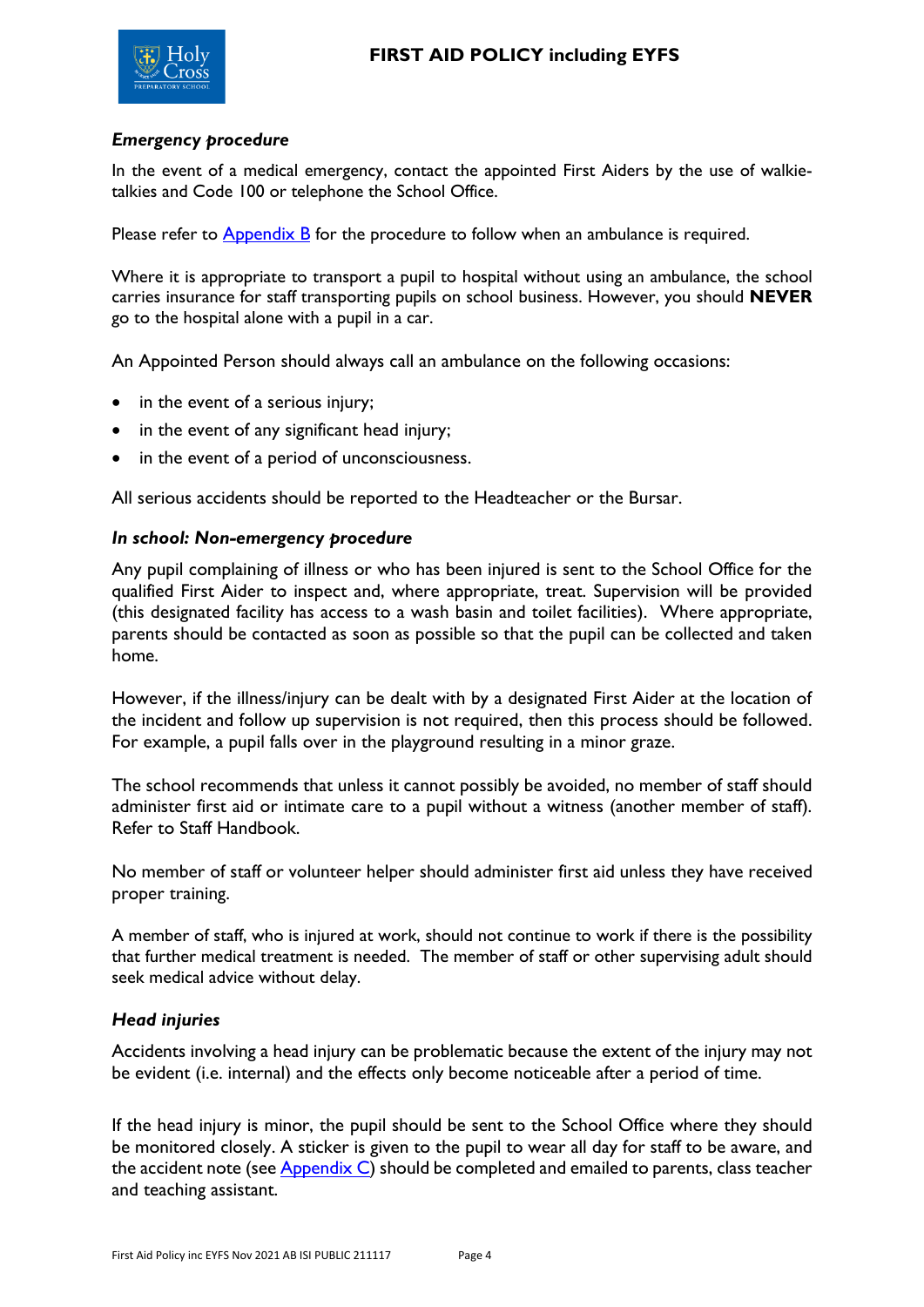

Any serious head injury should always be referred for hospital treatment (please follow the Emergency procedure below).

It is the parents' responsibility to advise the school if their daughter has been diagnosed with concussion outside of school.

### **10.Safeguarding and Child Protection**

The [Safeguarding and Child Protection Policy](file://///HCNET.AD/HCP/Share_Policies/Safeguarding%20and%20Child%20Protection%20Policy.pdf) includes a local authority body map to assist in the identification of injury sites. When administering First Aid, First Aiders should consider this guidance as applicable, in the context of Safeguarding / Child Protection responsibilities.

## **11.Out of Hours Activities**

School First Aiders must be available for cover until the later of 6.00pm each day or when the last pupil leaves.

Children in the EYFS do not have after-school activities after 6.00pm. A paediatric first aider will be in attendance when EYFS children are on site and will be present on school trips.

The Bursar is responsible for ensuring that adequate cover is provided for events outside of normal school hours, e.g. Camp Night.

The organiser or teacher in charge of evening events (parents' evenings, concerts, plays) or weekend events must discuss and agree First Aid provision with the Bursar as part of the event planning and risk assessment.

### **12.Incident Reporting / Informing Parents and RIDDOR**

All incidents/injuries/head injuries/ailments and treatments are recorded in the First Aid Book which is kept in the Medical Room adjacent to the School Office. Minor cuts and bruises are recorded in a book kept in the playground equipment box.

Any significant injury also needs to be recorded in the Adult Accident Book (held in the Bursar's office) or Pupil Accident Book (held in the Medical Room).

Parents are informed by email of any head injury or other serious injury.

For EYFS children, there is a duty to inform parents of any accident or injury sustained by the pupil on the same day or as soon as reasonably practicable, and of any first aid treatment given. Parents are informed in all instances other than those of the most minor or trivial nature.

The School Office staff will contact the parents if there are any concerns about the injury, or there is a need to send a pupil home through illness.

In an emergency, if parents cannot be reached by telephone or other means, the pupil's emergency contact will be contacted.

Accidents resulting in death or specified injury, accidents or illnesses which prevent the injured person from doing their normal work for more than three days are to be reported in accordance with the Reporting of Injuries, Diseases & Dangerous Occurrences Regulations 1995 (RIDDOR): please refer to the [Recording and Reporting Accidents \(including RIDDOR\) Policy](file://///HCNET.AD/HCP/Share_Policies/Recording%20and%20Reporting%20Accidents%20including%20RIDDOR%20Policy.pdf).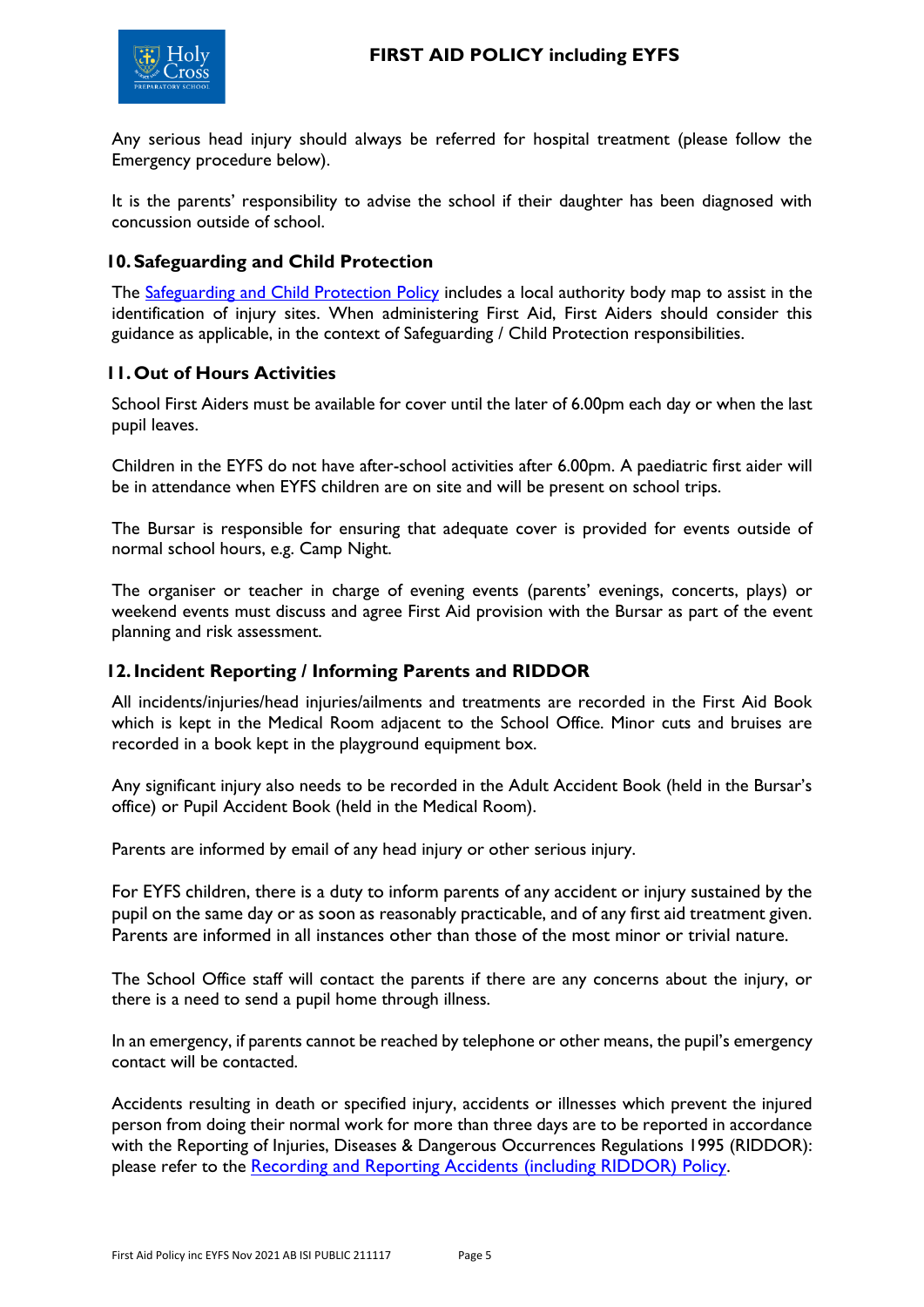

A summary of accidents is reviewed at the termly School Health and Safety Committee and reported to the Buildings/Health and Safety Committee.

### **13. Sharing of information**

At the start of the academic year, class teachers, PE and other staff as appropriate are provided with a list of pupils who are known to have medical problems. This will be reviewed at each change of circumstances.

### **14.Head Lice**

A general letter is sent to the parents of all pupils in a year group if there is a case of head lice in the class. If live lice are noticed in a pupil's hair, the School Office will contact parents by phone and ask them to collect their daughter from school.

#### **15.Threadworm**

A general letter is sent to the parents of all pupils in a year group if there is a case of threadworm in the class.

### **16.COVID19**

COVID19 preventative operating procedures and practices to keep the school community safe should be in place. These procedures should be regularly reviewed alongside the latest government advice. The school will update and adhere to the Coronavirus risk assessment and follow the control measures. All parents will be communicated to in writing of the procedures they and their children should follow.

Where cases of coronavirus are suspected or confirmed the COVID contingency plan will be followed to control the spread of the virus.

In the event of a COVID emergency, contact the appointed COVID team by the use of walkietalkies and Code 300 or telephone the School Office.

#### **17.Policy review**

Annually or before where necessary.

This is a public policy which is published on the school website and is reviewed annually by the Advisory Body.

Last reviewed November 2021. Next review November 2022.

#### **References:**

Commentary on the Regulatory Requirements, Part 3 [\(www.isi.net\)](http://www.isi.net/)

Reference Guide to the key standards in each type of social care service inspected by Ofsted [\(www.ofsted.gov.uk\)](http://www.hse.gov.uk/)

Health and Safety at Work" Section H of the ISBA Model Staff Handbook,

Health and Safety and Welfare at Work" Chapter N of the ISBA Bursar's Guide

"Insurance" Chapter K of the Bursar's Guide by HSBC Insurance Brokers Ltd

Early Years Foundation Stage (EYFS) Checklist and Monitoring Reference for Inspectors (www.isi.net)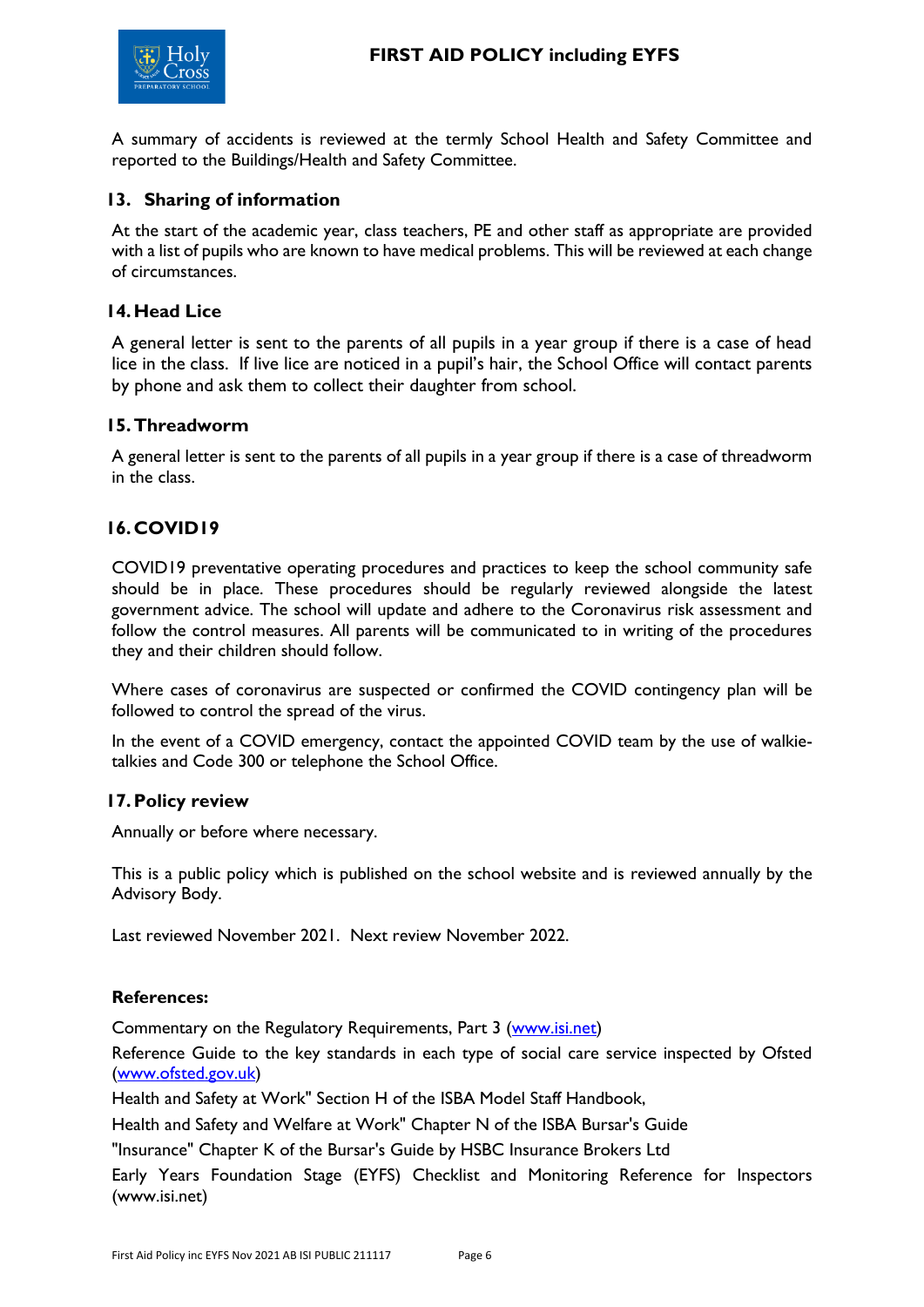# **FIRST AID POLICY including EYFS**



DfE "Guidance on First Aid for Schools" (www.dfe.gov.uk) HSE home page, First Aid at Work (www.hse.gov.uk) MOSA Guidance: "First Aid Provision and Training in Schools" (www.mosa.org.uk) DfE Automated external defibrillators (AEDs) A guide for schools, June 2017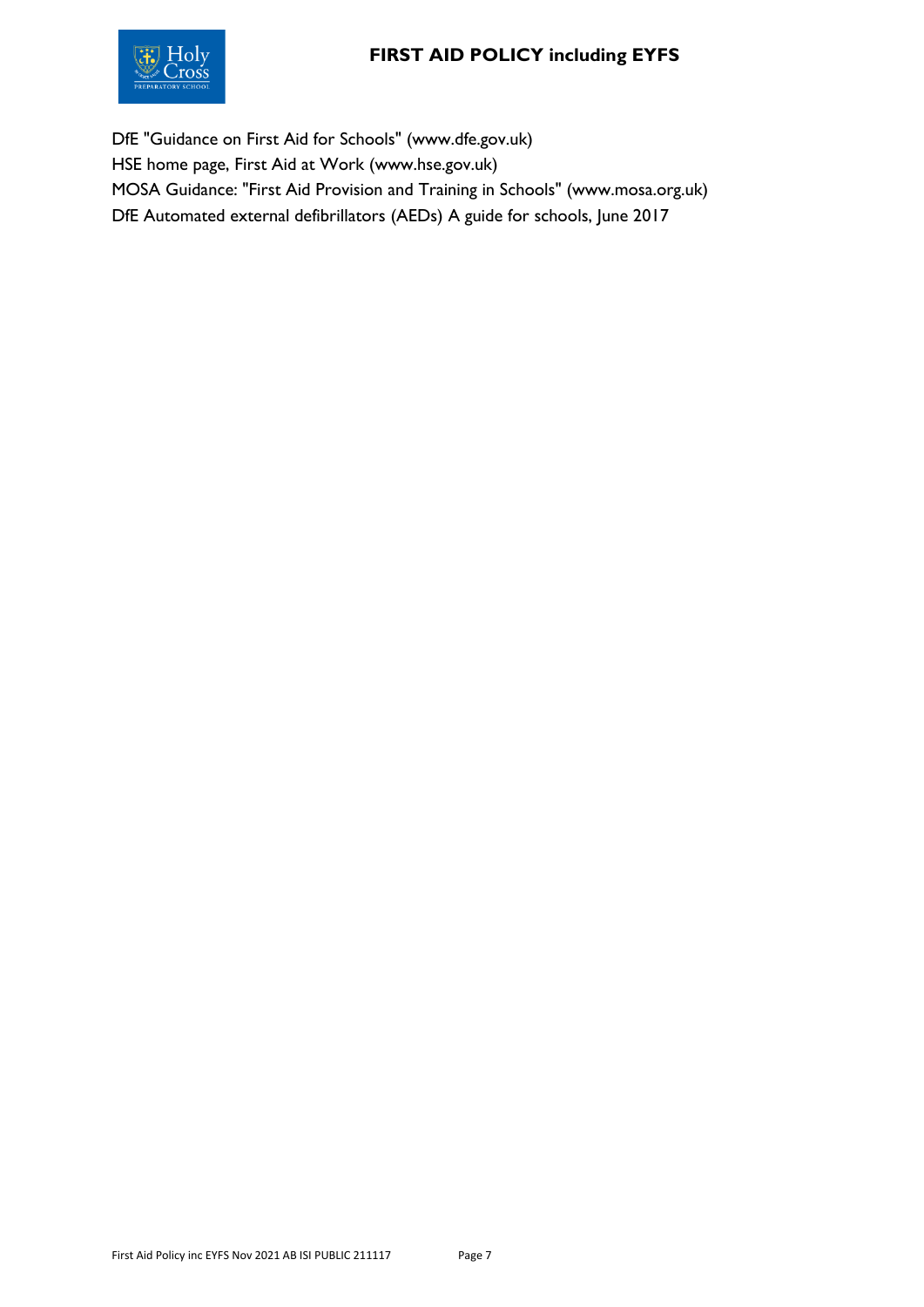

# <span id="page-7-0"></span>**Appendix A - Hygiene / Infection Control**

## **1. Scope**

This guidance is applicable to all employees and / or contractors of the school who undertake activities associated with infection control.

## **2. Objectives**

To ensure that the school prevents the spread of infection by:

- 2.1 Maintaining a clean environment.
- 2.2 Practising good standards of personal hygiene.

#### **3. Guidance**

3.1 The Bursar with the Facilities Team and the PA to the Headteacher with the School Office will be responsible for the implementation and review of this guidance.

- 3.2 Good hygiene practice are followed by all those involved with:
- General cleaning;
- Cleaning of blood and body fluid spillages;
- Clinical waste;
- Laundry;
- Use of personal protective equipment.
- 3.3 Bites, injuries and sharps:
- Where skin is broken, make the wound bleed and wash thoroughly with soap and water.
- Report to the School Office for treatment.

#### 3.4 Animals

- Animals can carry infections, so always wash hands after any contact.
- When visiting farms, check hand washing facilities and ensure that children do not eat or drink whilst touring the farm, or put fingers into mouths etc. Use waterproof plasters to protect any cuts or grazes not covered by clothes.

#### 3.5 Vulnerable Children

- Some medical conditions make children vulnerable to infections that would not normally be serious by reducing immunity. These may include cancers and those on steroids. Such individuals are particularly vulnerable to chickenpox and measles. If they are exposed, contact the School Office immediately.
- Shingles is caused by the same virus as chickenpox and therefore anyone who has not had chickenpox is potentially vulnerable if they have had contact with a case of shingles.
- If in any doubt seek advice from the School Office.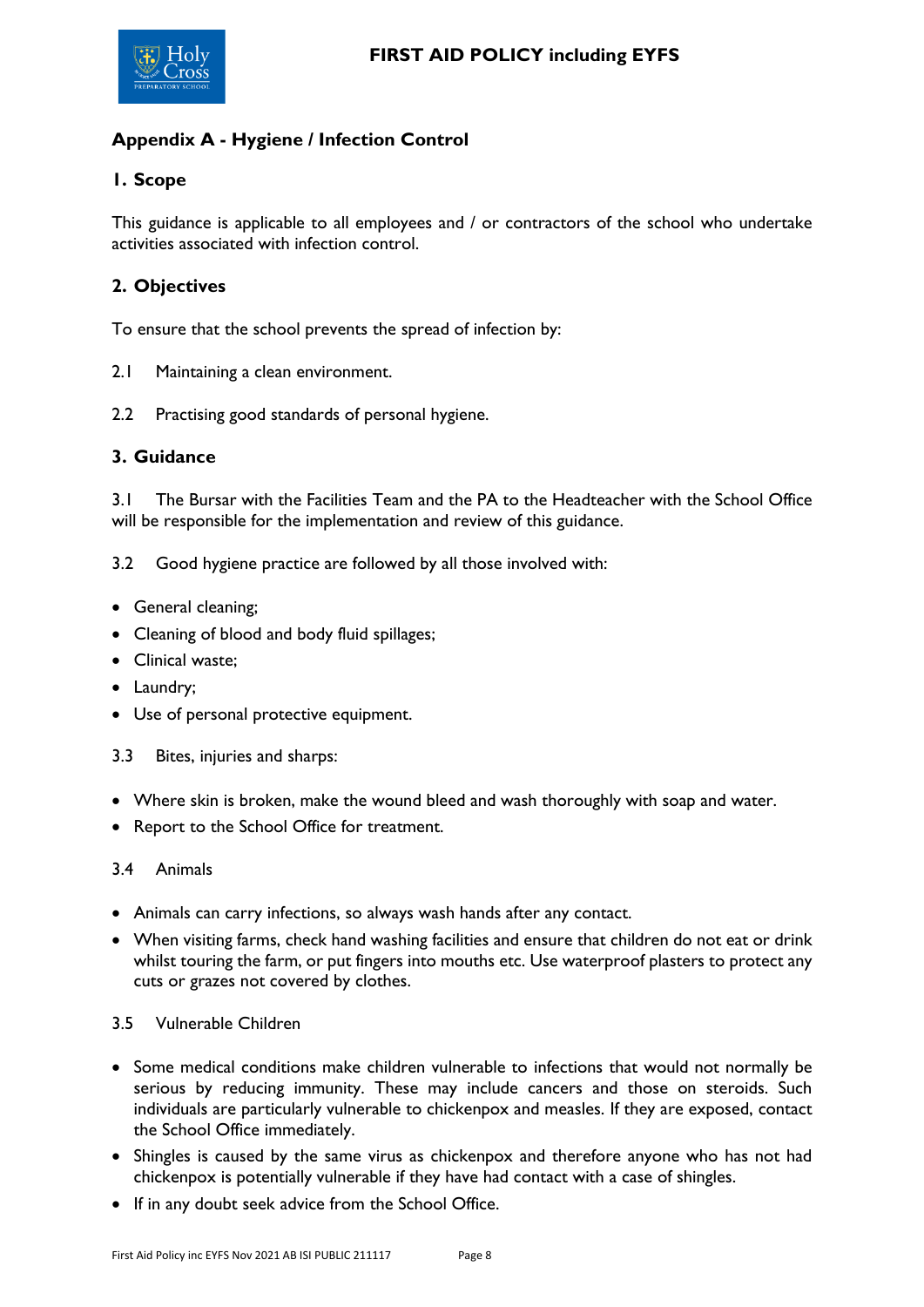

#### 3.6 Pregnancy

If a pregnant woman develops a rash or is in direct contact with someone with a potentially infectious rash then the School Office should be contacted immediately. Points to consider include:

- German measles (rubella). If a pregnant woman comes into contact with German Measles they should inform their GP and ante-natal carer immediately.
- Slapped cheek disease (Parvovirus B19) can occasionally affect an unborn child. Any potential exposure should be reported to the ante-natal carer.
- Chickenpox can affect the pregnancy if a woman has not already had the infection. Any potential exposure should be reported to the GP and ante-natal carer.
- 3.7 Immunisations

Immunisation status is checked at school entry and at the time of any vaccination.

Hands must be washed before and after giving First Aid.

Single-use disposable gloves should be worn when treatment involves blood or other body fluids.

Any spillage of bodily fluids should be thoroughly cleaned using the appropriate cleaning materials and equipment.

Exposed cuts and abrasions should always be covered.

Hand sanitisers are installed across the School to assist with additional hand hygiene including:

All classrooms Medical Room Hall Staff Room ICT Suite

Keyboards are wiped with sanitising wipes frequently and pupils are encouraged to use the antibacterial hand sanitiser on entry to the ICT Suite before use of the keyboards etc.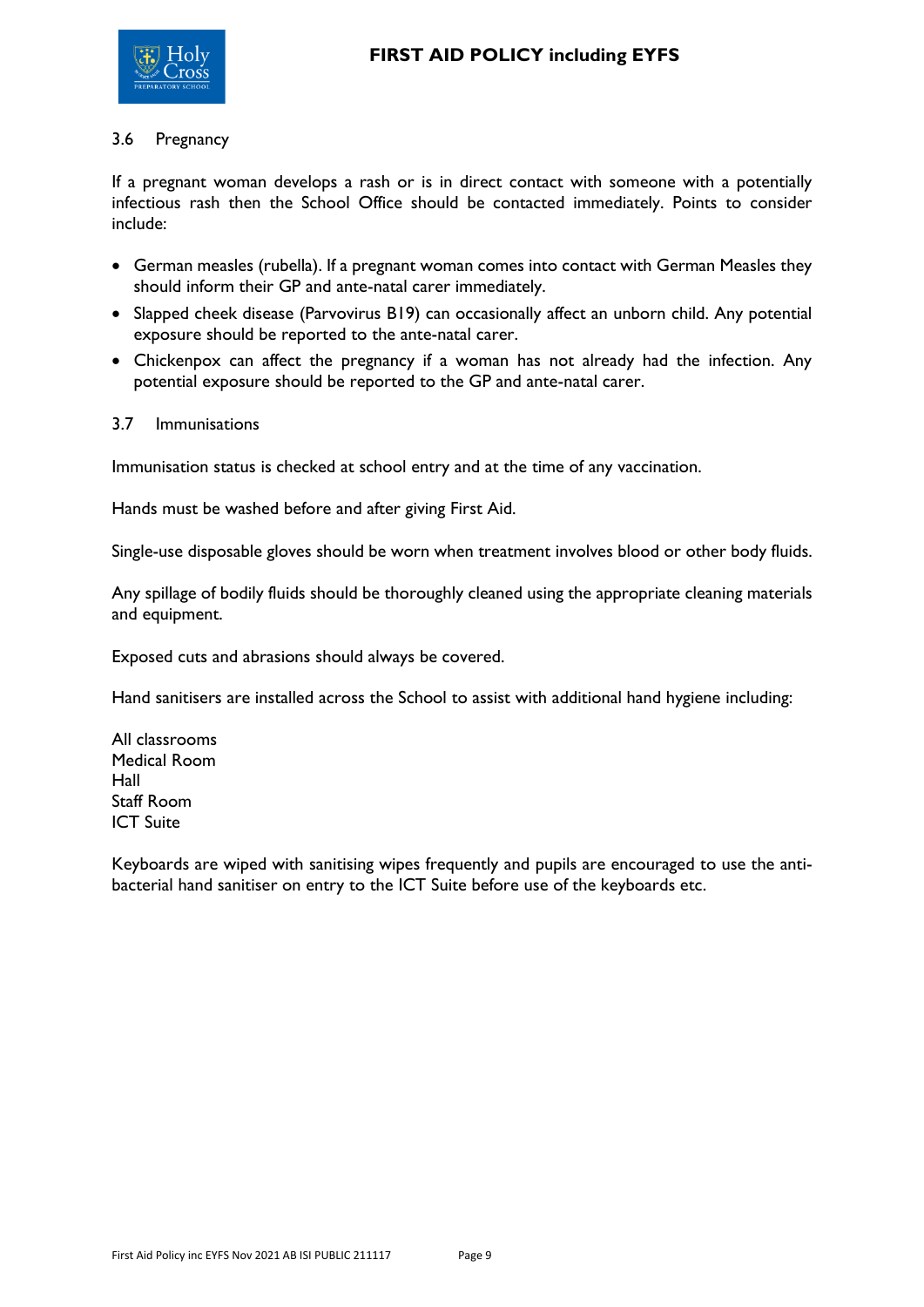

### **Appendix B - Procedure to follow when an ambulance is required**

- 1. It is the First Aider's decision in conjunction with the School Office to call an ambulance. If in doubt, ask another First Aider for a second opinion.
- 2. NEVER go to the hospital alone with a pupil in a car.
- 3. Always inform other staff so they know what is happening.
- 4. Make sure the patient is comfortable. Do not leave the patient on their own. Follow the instructions given by the emergency services.
- 5. Inform the Caretaker / Premises Manager that the ambulance is due and ask them to wait at the school gate for it to arrive so it can be directed to the main doors.
- 6. A staff member must contact the parent(s) and/or the pupil's emergency contact if the parent(s) cannot be reached.
- 7. If the parent (or other Emergency Contact) cannot get to school, a member of staff (preferably a First Aider) should go with the pupil in the ambulance to hospital:
	- − If a parent wishes you to accompany them, inform a member of staff and keep school informed about the pupil, and your expected time of return.
	- Take personal details about the pupil with you to hospital DOB, known medical conditions, next of kin, home address and telephone number.
- 8. Inform the School Office staff that you are going to the hospital.
- 9 Take a mobile phone with you to the hospital, either your own or the school phone if it is available.
- 10 Once the parent arrives at the hospital, ring school and ask for someone to collect you.